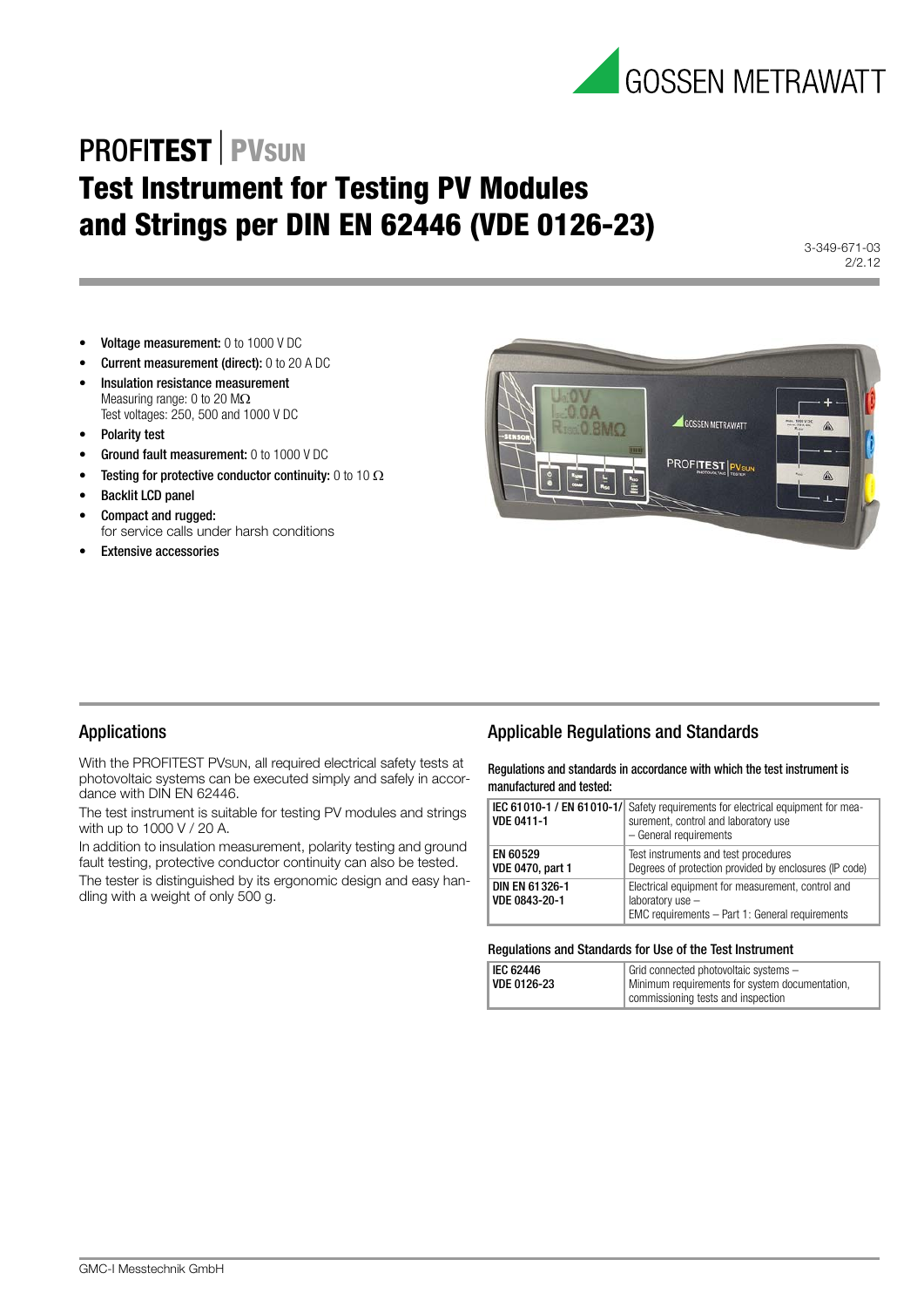## **PROFITEST** PVSUN **Test Instrument for Testing PV Modules and Strings per DIN EN 62446 (VDE 0126-23)**

## Characteristic Values

#### Voltage Measurement U0

Measuring range 0 to 1000 V DC (no transient voltages) Resolution 1 V Accuracy  $\pm(1\% \text{ rda.} + 1 \text{ d})$ 

#### Current (direct)

Measuring range  $0$  to 20 A DC, measuring time  $< 1$  s Voltage range 2 to 1000 V DC Resolution 0.1 A Accuracy  $\pm (1\% \text{ rdg.} + 1 \text{ d})$ Overcurrent<br>protection max. 24 A (shutdown of internal circuit)

#### Insulation Resistance Measurement  $R_{ISO}$

| <b>Test voltage</b>       | <b>250 V DC</b>                             | 500 V DC                      | 1000 V DC                     |
|---------------------------|---------------------------------------------|-------------------------------|-------------------------------|
| <b>Measuring range</b>    | 0 to 1 M $\Omega$                           | 1 M $\Omega$ to 20 M $\Omega$ | 1 M $\Omega$ to 20 M $\Omega$ |
| <b>Resolution</b>         | $0.1 \text{ M}\Omega$                       | 1 M.O.                        | 1 M $\Omega$                  |
| Accuracy                  | $\pm$ (1% rdg. + 1 d)                       | $\pm$ (1% rdg. + 2 d)         | $\pm$ (1% rdg. + 2 d)         |
| Limit value               | $> 0.5$ M $\Omega$                          | $>1$ M $\Omega$               | $>1$ M $\Omega$               |
| Number of<br>measurements | approx. 1000 (with battery set per IEC LR6) |                               |                               |

#### Earth Fault Measurement

Measuring range 0 to 1000 V DC Resolution 1 V  $\text{Accuracy}$   $\pm (1\% \text{ rdq.} + 1 \text{ d})$ 

#### Low-resistance measurement

Measuring range  $0$  to 10  $\Omega$ Test Current > 200 mA Resolution 0.1  $\Omega$ Accuracy  $\pm$  (1% rdg. + 1 d) Number of<br>measurements approx. 500 low-resistance measurements (batteries: 1.5 V per IEC LR6)

## Reference Conditions

| Ambient temperature | $+23 °C \pm 2 K$ |
|---------------------|------------------|
| Relative humidity   | 40 to 75%        |
| Battery voltage     | $6V \pm 1V$      |

## Ambient Conditions

Operating temperature 0 to 40 °C Storage temperature –10 °C to 60 °C

Relative humidity < 80%, no condensation allowed Elevation max. 2000 m above sea level

#### Power Supply

Batteries 4 ea. 1.5 V IEC LR6, AA, AM3, MN1500 Consumption approx. 20 μA when switched off approx. < 30 mA during normal operation approx. 190 mA with background illumination

#### Electrical Safety

Measuring category CAT 0 / 1000 V

Instrument without rated measuring category per EN 61010-2-30:2010

### Electromagnetic Compatibility (EMC)

EMC directive EMC 2004/108/EC Basic standard EN 61326-1:2006

## **Display**

LCD Multiple display with background illumination Dot matrix: 128 x 64 pixels

#### Mechanical Design

Protection Housing: IP 42 per DIN VDE 0470 part 1/EN 60529 Dimensions 209 x 98 x 35 mm Weight **approx.** 500 g with batteries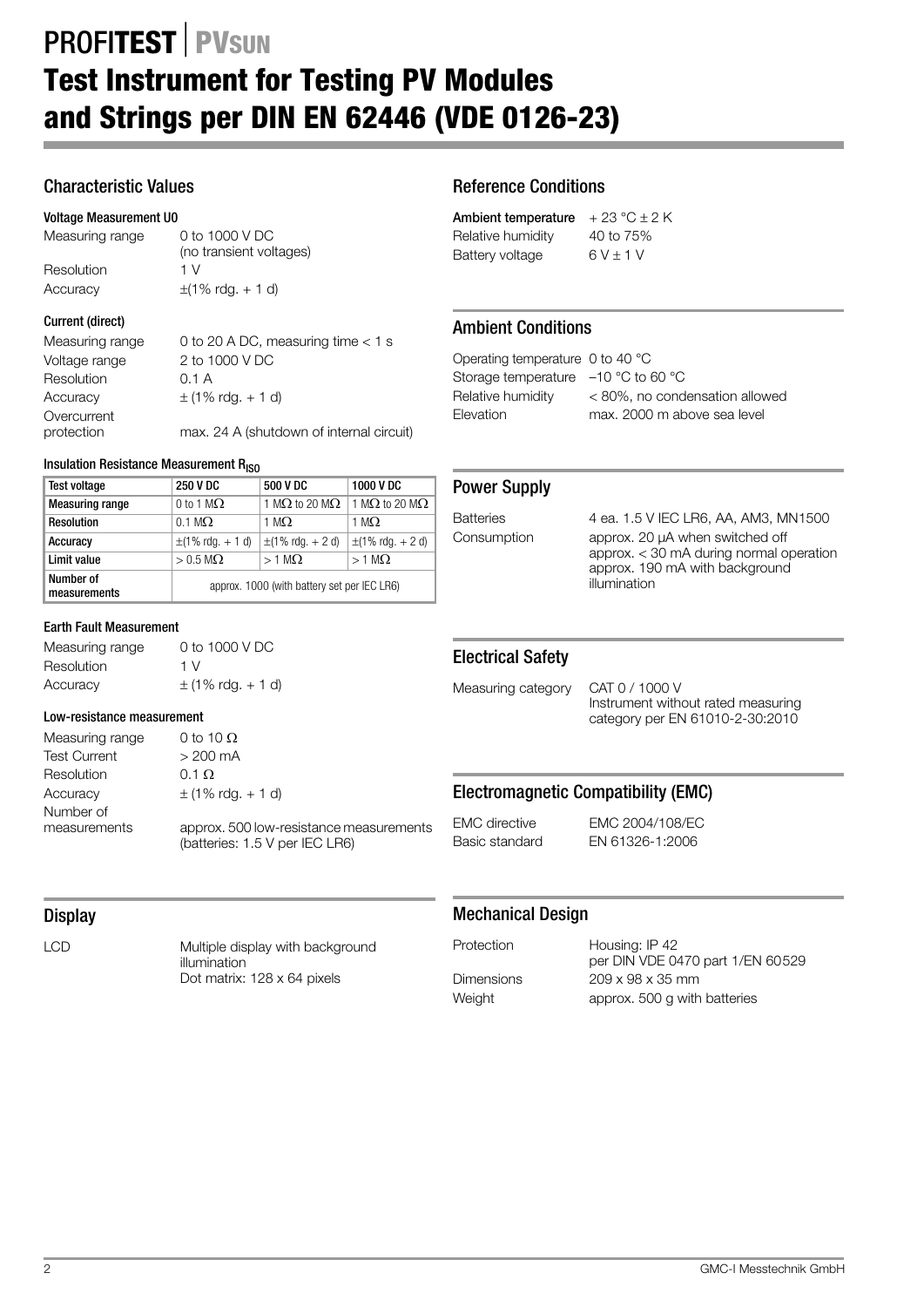## **PROFITEST PVSUN Test Instrument for Testing PV Modules and Strings per DIN EN 62446 (VDE 0126-23)**

## Scope of Delivery

- 1 PROFITEST PVSUN test instrument
- 1 Set of 4 batteries, 1.5 V IEC LR6 (AA)
- 3 Safety measurement cables, 1.5 m, red, blue and yellow: banana plug – banana plug
- 1 Solar plug adapter, red: MC3 socket banana socket
- 1 Solar plug adapter, red: MC4 socket banana socket
- 1 Solar plug adapter, blue: MC3 plug banana socket
- 1 Solar plug adapter, blue: MC4 socket banana socket
- 1 Plug-on safety test probe with socket, red
- 1 Plug-on safety alligator clip with socket, yellow-gray
- 1 Carrying case with foam insert
- 1 Set of operating instructions

## Accessories (included)

Safety Measurement Cables and Solar Plug Adapters



Carrying Case





PV Adapter Set SUNCLIX-MC4 (Z360H)



PV Adapter Set TYCO-MC4 (Z360J)



### Order Information

| <b>Description</b>                                                                                                                                                                                                                                                                                         | Type                          | <b>Article Number</b> |
|------------------------------------------------------------------------------------------------------------------------------------------------------------------------------------------------------------------------------------------------------------------------------------------------------------|-------------------------------|-----------------------|
| Test instrument for testing PV mod-<br>ules and strings with up to 1.000 V/<br>20 A per DIN EN 62446. Insulation<br>measurement with up to 1,000 V<br>test voltage, polarity test, ground<br>fault test and protective conductor<br>continuity test. With measurement<br>cables and adapters in test case. | <b>PROFITEST PVSUN</b>        | M360C                 |
| Solar connection cable, length<br>300 mm. diameter 4 mm                                                                                                                                                                                                                                                    | PV Adapter Set<br>MC3-MC4     | Z360K                 |
| Solar connection cable, length<br>300 mm, diameter 4 mm                                                                                                                                                                                                                                                    | PV Adapter Set<br>SUNCLIX-MC4 | Z360H                 |
| Solar connection cable, length<br>300 mm. diameter 4 mm                                                                                                                                                                                                                                                    | PV Adapter Set<br>TYCO-MC4    | Z360J                 |